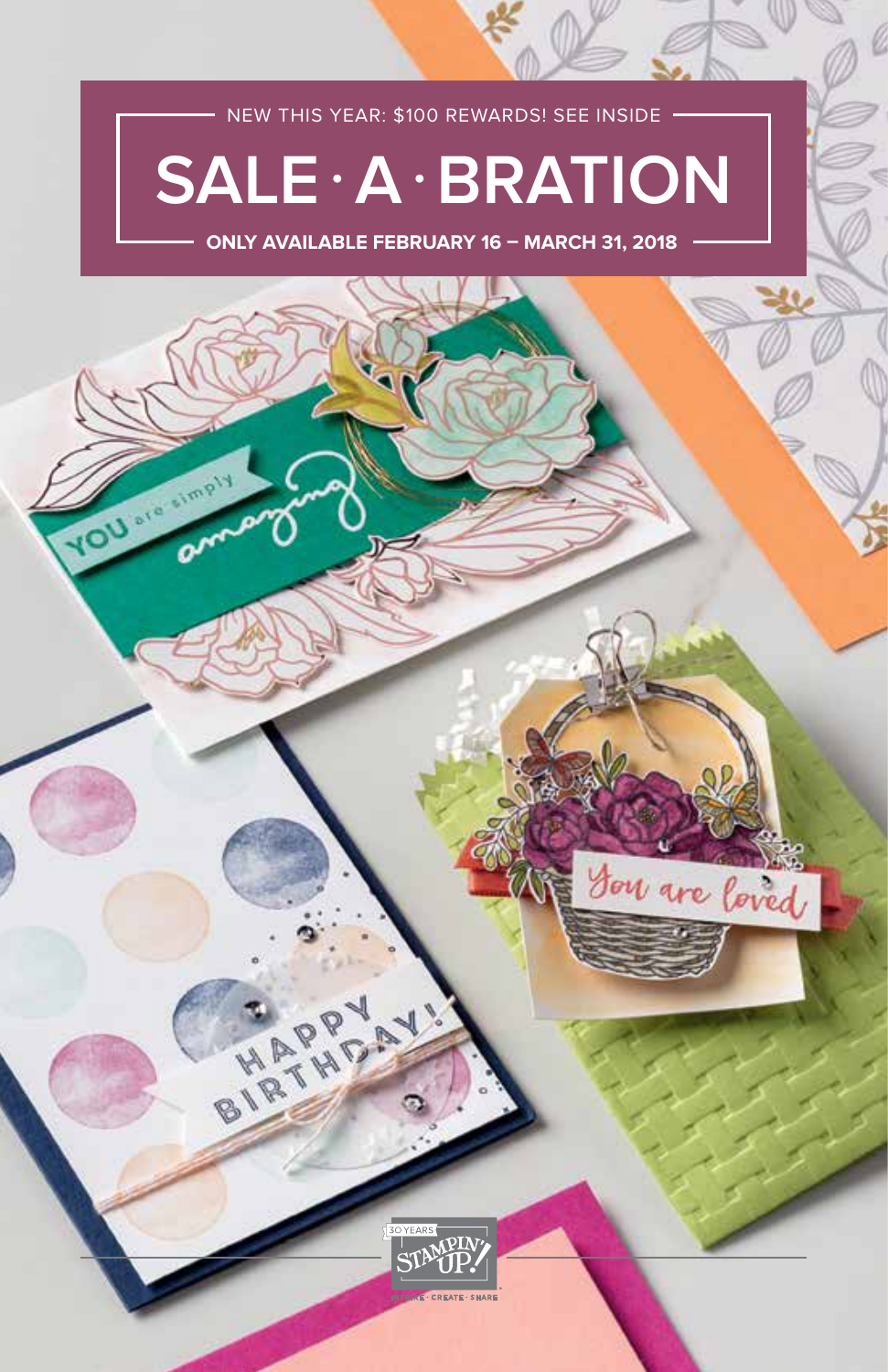

#### **ECLECTIC EXPRESSIONS**

147335 (wood blocks included) 147338 (suggested clear blocks: a, b, c, h) 9 rubber stamps • Available in French





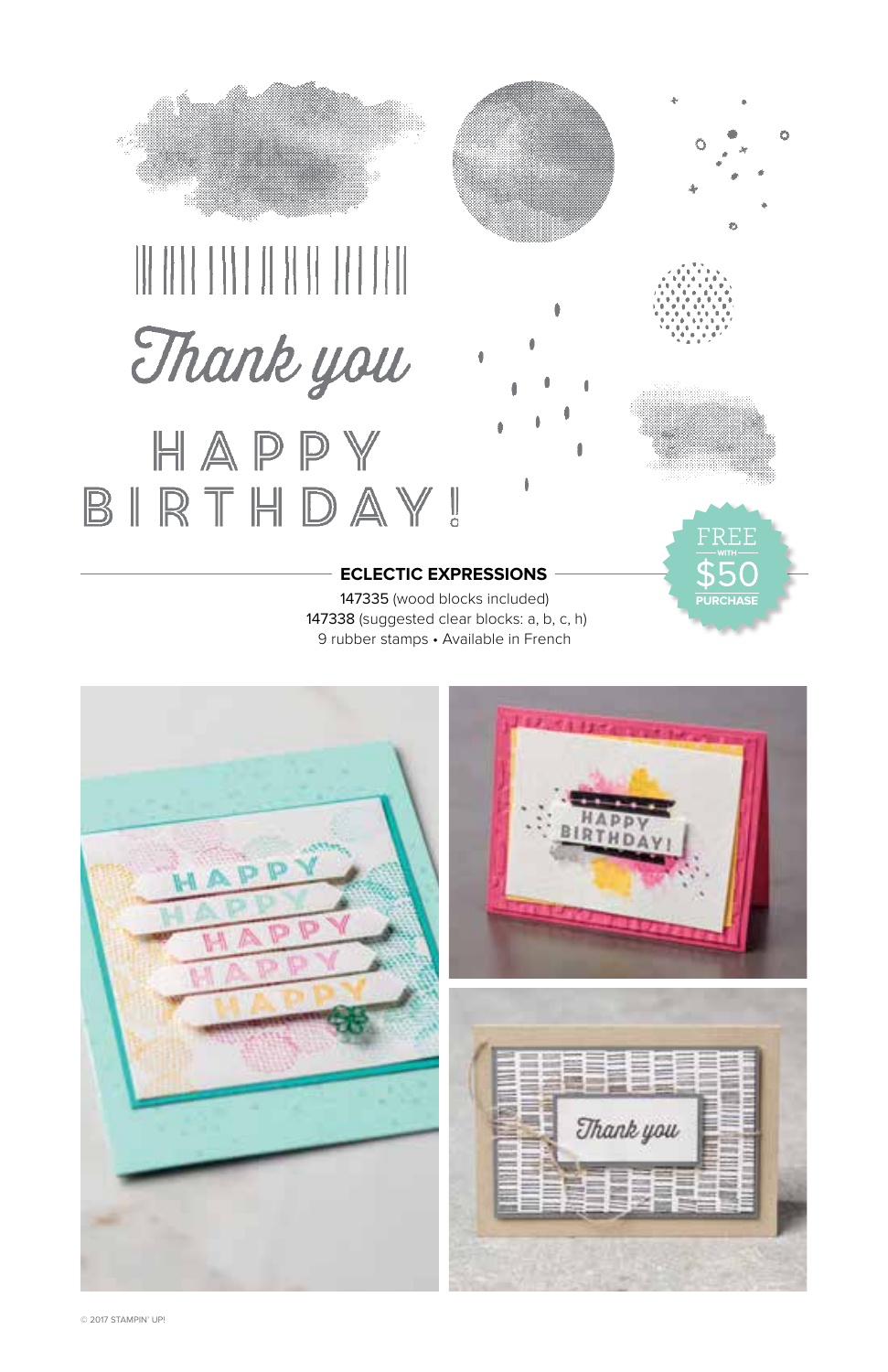

**SPRINGTIME FOILS SPECIALTY DESIGNER SERIES PAPER** 147193 Spring-inspired paper with foil designs. 12 sheets: 3 each of 4 single-sided designs. 12" x 12". Acid free, lignin free. *Gold foil, Rose Gold foil, Silver foil*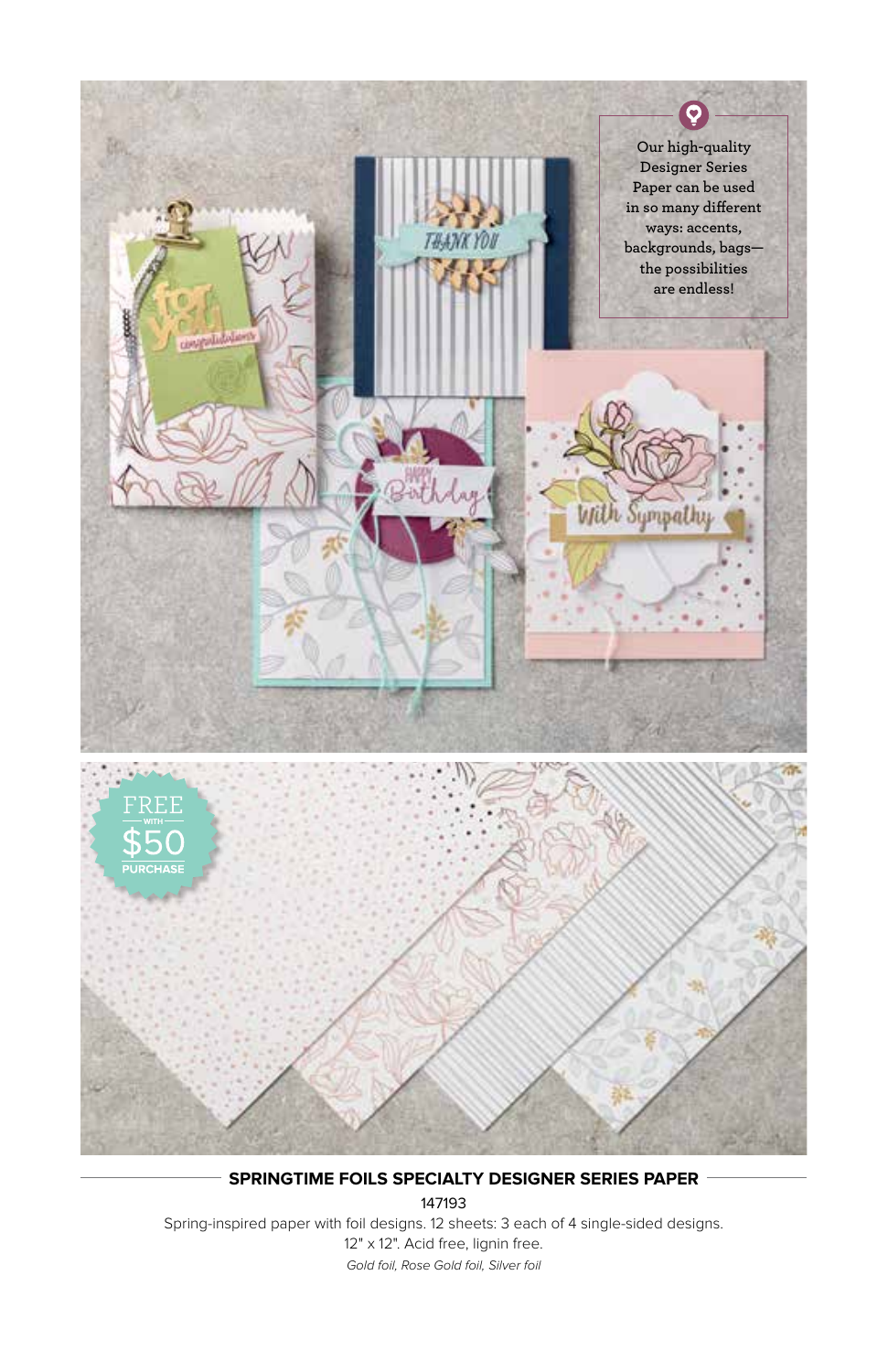

**BLOSSOMING BASKET BUNDLE**

**Blossoming Basket Stamp Set + Basket Weave Dynamic Textured Impressions™ Embossing Folder**

147504 (wood blocks included) • 147505 (suggested clear blocks: a, g, e) 5 rubber stamps • Available in French • Embossing Folder: 4-1/2" x 6-3/16" *Embossing Folder will be available in the 2018-2019 annual catalog.*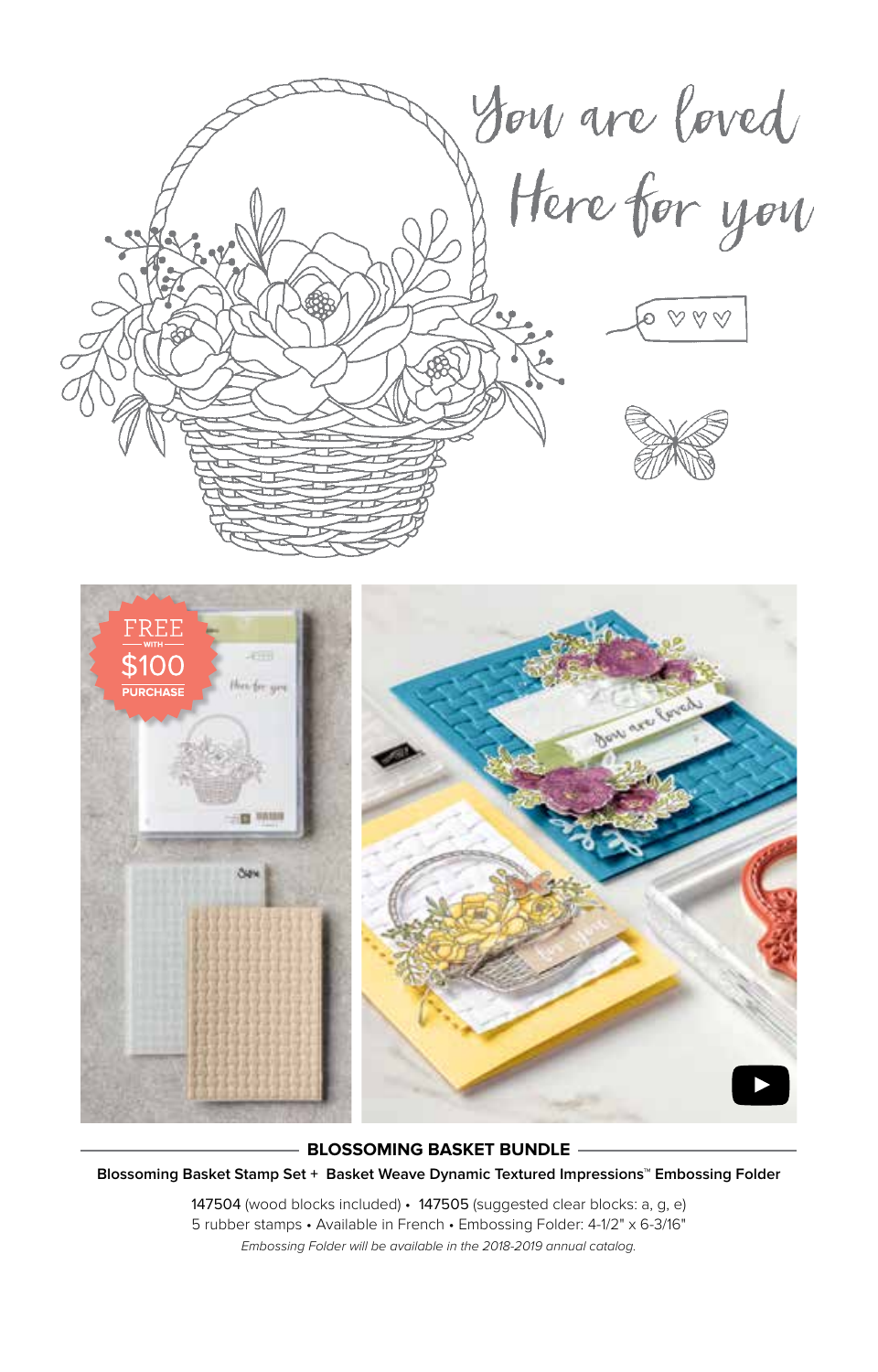## **PREVIOUSLY RELEASED DURING SALE-A-BRATION**

Shop, join, or host to earn free products during Sale-A-Bration! These other fabulous products are still available as free Sale-A-Bration rewards too (page numbers refer to the full Sale-A-Bration brochure).



**CELEBRATE YOU THINLITS™ DIES** *• p. 17* 146840



**HAPPY WISHES** *• p. 19* 147224 (wood-mount) 147227 (clear-mount) 16 rubber stamps



**HEARTFELT BLOOMS** *• p. 4* 147197 (wood-mount) 147202 (clear-mount) 4 rubber stamps



**BEAUTIFUL PEACOCK** *• p. 7* 147239 12 photopolymer stamps



**LOTS OF LAVENDER** *• p. 8* 147194 11 photopolymer stamps



**SHIMMER RIBBON PACK** *• p. 9* 147243



**EPIC CELEBRATIONS** *• p. 12* 147232 (wood-mount) 147236 (clear-mount) 6 rubber stamps



**PARTY PANDAS** *• p. 15* 147218 (wood-mount) 147221 (clear-mount) 7 rubber stamps



**AMAZING YOU** *• p. 16* 147212 (wood-mount) 147215 (clear-mount) 8 rubber stamps